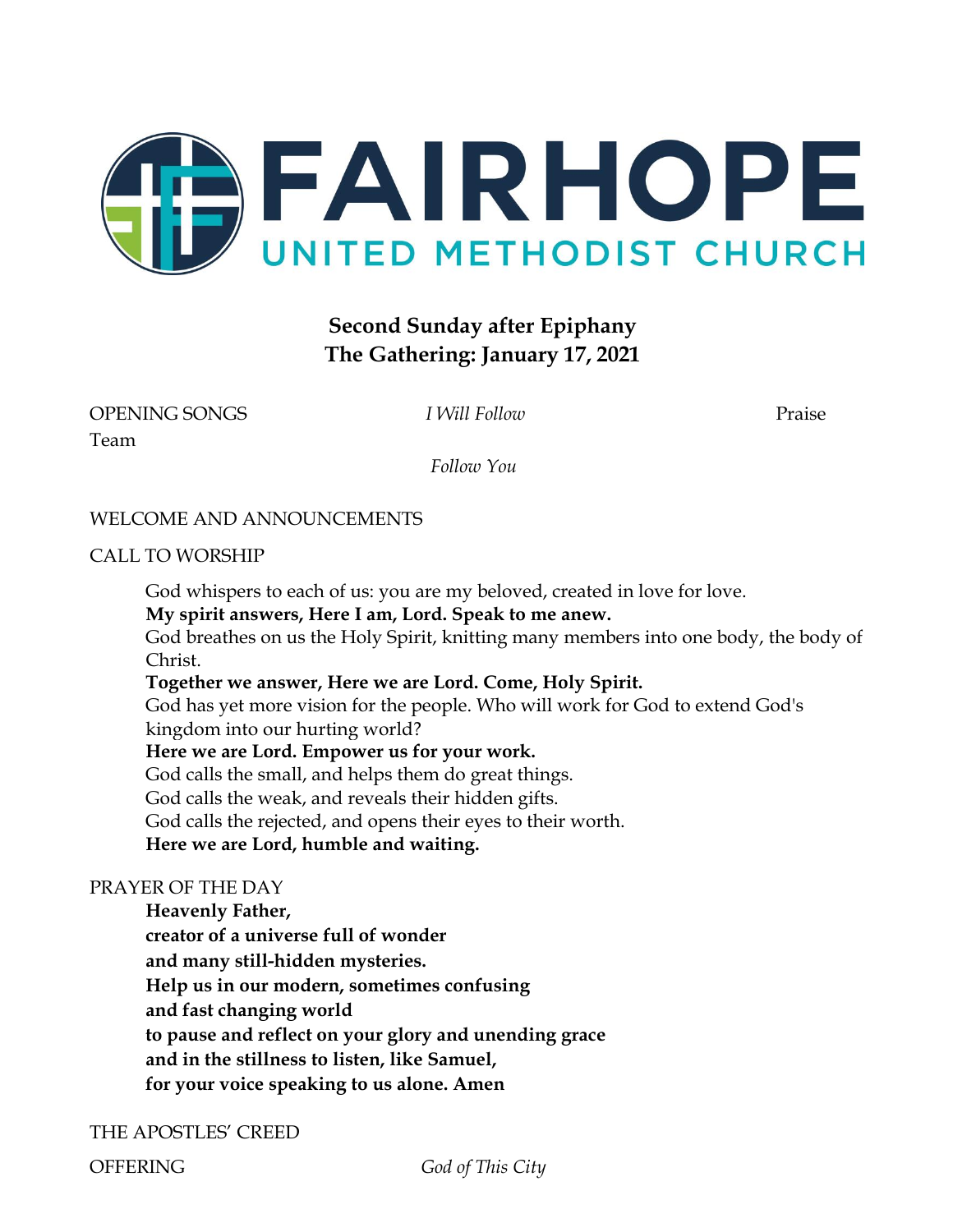### PRAYER FOR ILLUMINATION

Open our ears, O God, that we might hear your Word speaking to us in this moment. Open our ears, O God, that we might listen for your voice calling to us through scripture. Open our ears, O God, that we might understand your promises to followers both old and young, ancient and modern. Open our hearts, O God, that we might enter into the love you offer us. Amen.

SCRIPTURE LESSON 1 Samuel 3:1-10

SERMON Time to Shine: We Will SeeDr. Darren M. McClellan

PRAYERS OF THE PEOPLE

THE LORD'S PRAYER

SENDING FORTH

CLOSING SONG *Reckless Love*

**Assisting in Worship Today:** Dr. Darren M. McClellan **Music:** Shea White and Praise Band **Acolyte:** Hays Bishop **Media and Sound:** Robert Hammon, Jamie Waldhour, Amelia Koser



# **Join us for a Day of Service!**

We will be gleaning satsumas at B&B Pecan & at Mary Beth and Bob Gibson's house. Wear something warm & comfortable and SERVE alongside us from 11-2pm!

### **Addresses for both locations are**:

16151 S Greeno Road 209 Manor Blvd. Fairhope, AL Fairhope, AL

B&B Pecan Mary Beth & Bob Gibson

*Plans are to host another SERVE DAY in the Spring when we can plan more projects safely & warmly outside!*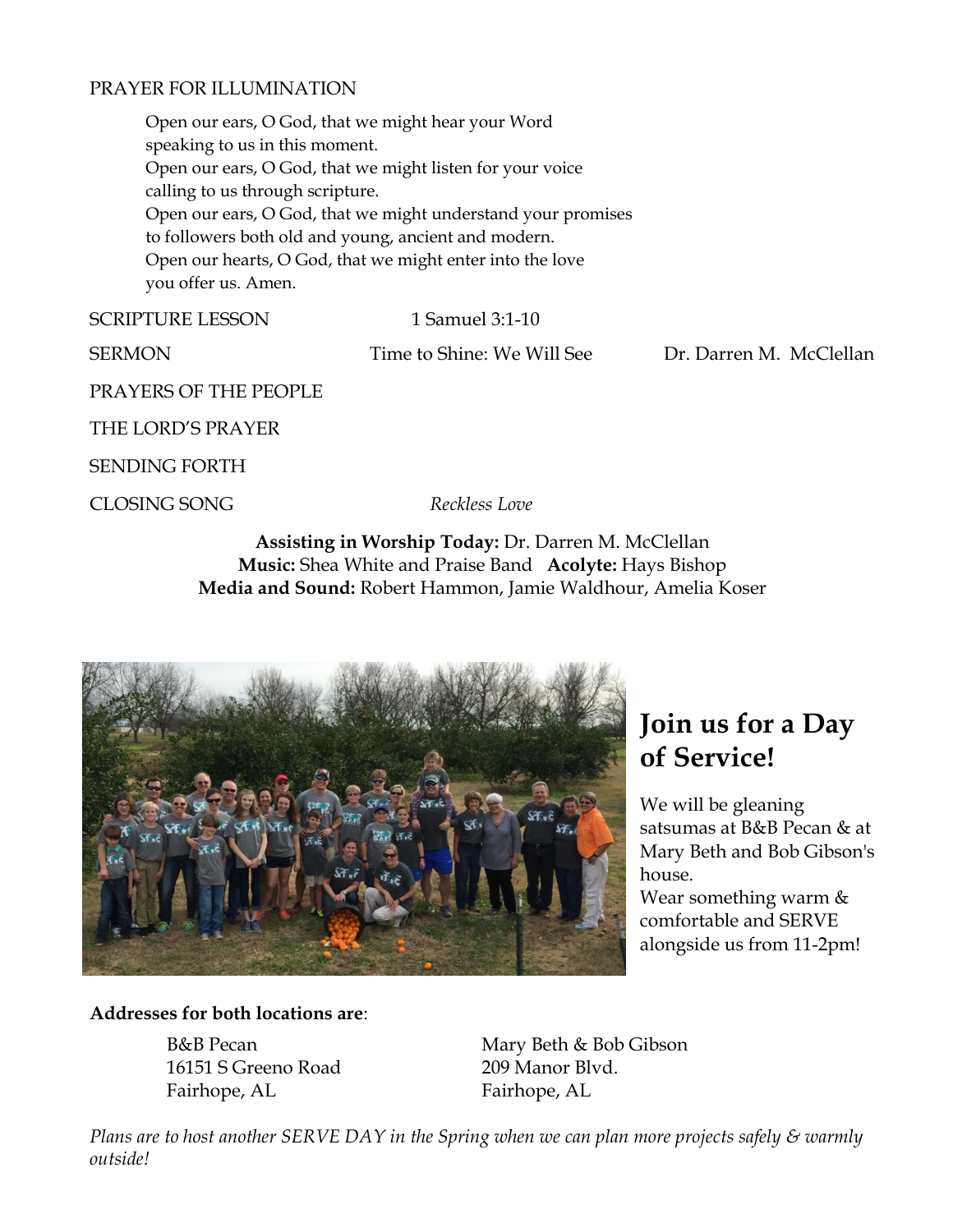

# **Second Sunday after Epiphany January 17, 2021**

PRELUDE *Trio* Krebs

### WELCOME AND ANNOUNCEMENTS

### CALL TO WORSHIP

God whispers to each of us: you are my beloved, created in love for love. **My spirit answers, Here I am, Lord. Speak to me anew.** God breathes on us the Holy Spirit, knitting many members into one body, the body of Christ. **Together we answer, Here we are Lord. Come, Holy Spirit.**

God has yet more vision for the people. Who will work for God to extend God's kingdom into our hurting world?

**Here we are Lord. Empower us for your work.**

God calls the small, and helps them do great things. God calls the weak, and reveals their hidden gifts. God calls the rejected, and opens their eyes to their worth.

**Here we are Lord, humble and waiting.**

### HYMN *Immortal, Invisible*

Immortal, invisible, God only wise, in light inaccessible hid from our eyes, most blessed, most glorious, the Ancient of Days, almighty, victorious, thy great name we praise.

Unresting, unhasting, and silent as light, nor wanting, nor wasting, thou rulest in might; thy justice like mountains high soaring above thy clouds which are fountains of goodness and love.

To all, life thou givest, to both great and small; in all life thou livest, the true life of all; we blossom and flourish as leaves on the tree, and wither and perish, but naught changeth thee.

Thou reignest in glory; thou dwellest in light; thine angels adore thee, all veiling their sight; all laud we would render: O help us to see 'tis only the splendor of light hideth thee.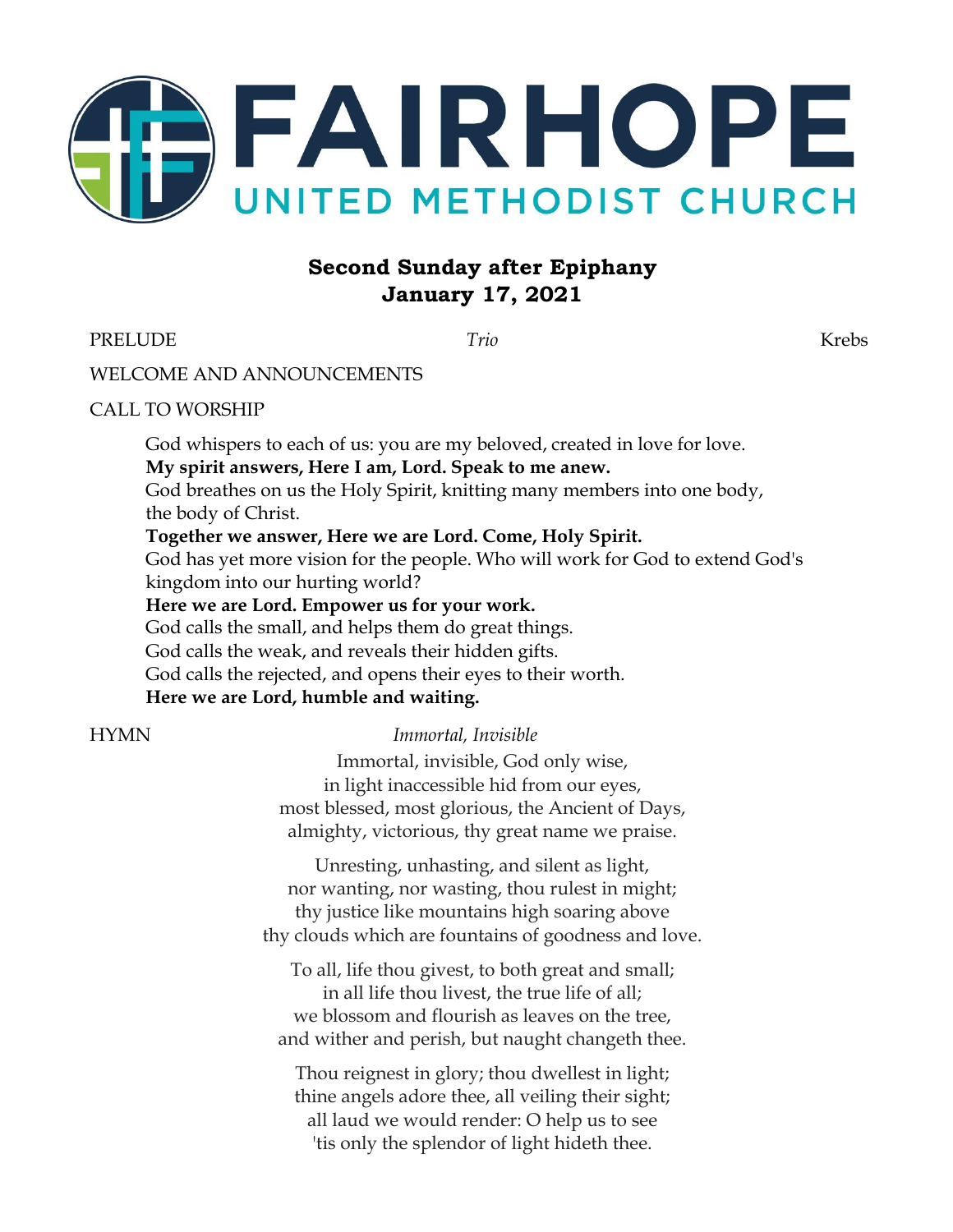### PRAYER OF THE DAY

**Heavenly Father, creator of a universe full of wonder and many still-hidden mysteries. Help us in our modern, sometimes confusing and fast changing world to pause and reflect on your glory and unending grace and in the stillness to listen, like Samuel, for your voice speaking to us alone. Amen**

### THE APOSTLE'S CREED

### GLORIA PATRI

OFFERING *The Mission/How Great Thou Art* Stephanie Calhoun, Cello (Morricone, Schmidt, Van Der Beek & Nelson)

### DOXOLOGY

### PRAYER FOR ILLUMINATION

Open our ears, O God, that we might hear your Word speaking to us in this moment. Open our ears, O God, that we might listen for your voice calling to us through scripture. Open our ears, O God, that we might understand your promises to followers both old and young, ancient and modern. Open our hearts, O God, that we might enter into the love you offer us. Amen.

| <b>OLD TESTAMENT LESSON</b> | 1 Samuel 3:1-10 |
|-----------------------------|-----------------|
|                             |                 |

| <b>GOSPEL LESSON</b> | John 1:43-51 |
|----------------------|--------------|
|----------------------|--------------|

### SERMON

 8:30 ~Time to Shine: We Will See Dr. Darren M. McClellan  $11:00 \sim$  Time to Shine: Humble and Waiting Rev. Ontonio Christie

### PRAYERS OF THE PEOPLE

### THE LORD'S PRAYER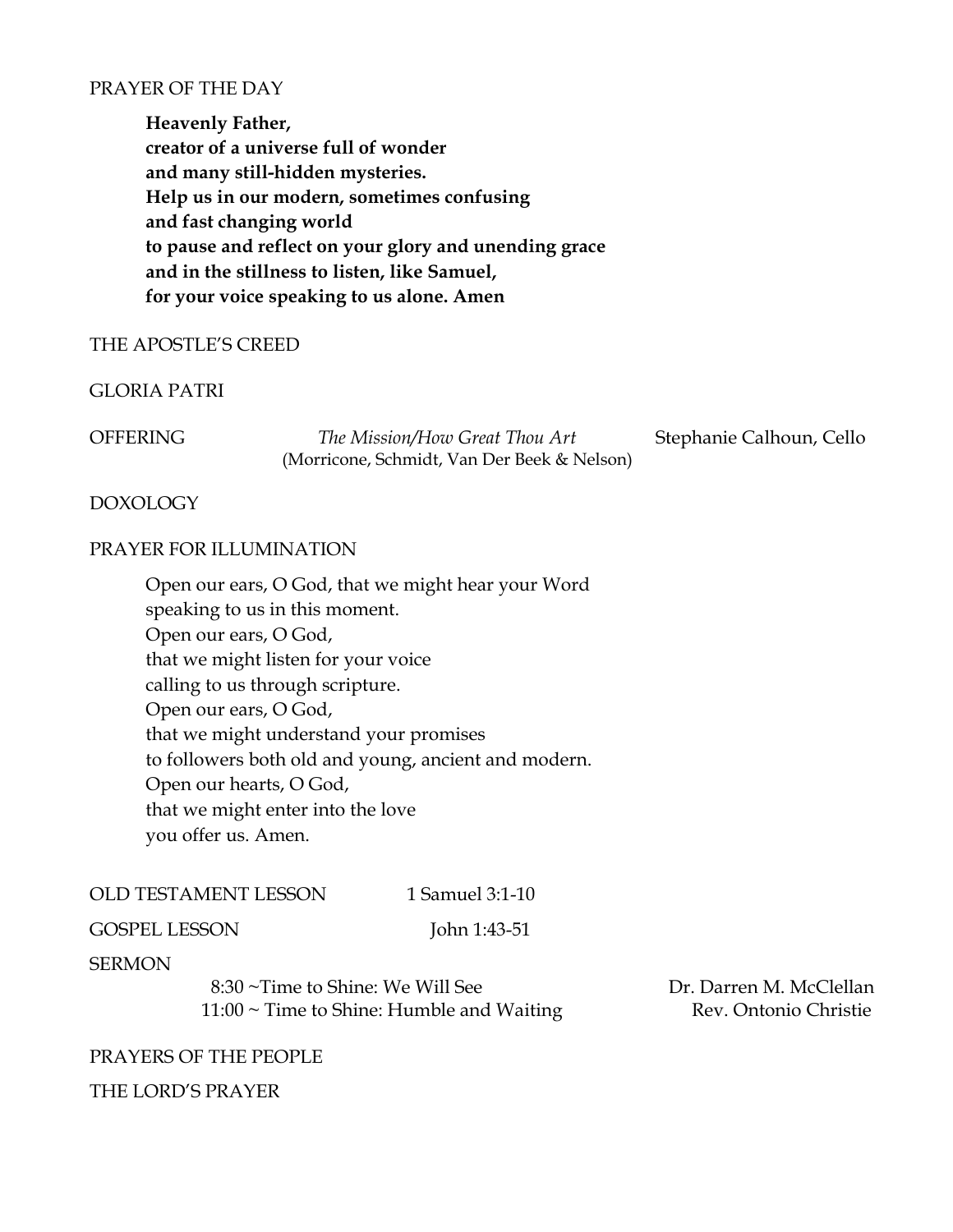### CLOSING HYMN *Here I Am, Lord*

I, the Lord of sea and sky, [I have heard my people cry.](https://genius.com/Dan-schutte-here-i-am-lord-lyrics#note-13556676) All who dwell in dark and sin my hand will save.

I, who made the stars of night, I will make their darkness bright. [Who will bear my light to them?](https://genius.com/Dan-schutte-here-i-am-lord-lyrics#note-13556533) Whom shall I send?

*Refrain*

[Here I am, Lord. Is it I, Lord?](https://genius.com/Dan-schutte-here-i-am-lord-lyrics#note-13428944) [I have heard you calling in the night.](https://genius.com/Dan-schutte-here-i-am-lord-lyrics#note-13428944) I will go, Lord, if you lead me. I will hold your people in my heart

I, the Lord of snow and rain, I have borne my people's pain. I have wept for love of them. They turn away.

[I will break their hearts of stone, give them hearts for love alone.](https://genius.com/Dan-schutte-here-i-am-lord-lyrics#note-13556596) [I will speak my words to them. Whom shall I send?](https://genius.com/Dan-schutte-here-i-am-lord-lyrics#note-13556533) *[Refrain]*

I, the Lord of wind and flame, [I will tend the poor and lame,](https://genius.com/Dan-schutte-here-i-am-lord-lyrics#note-13556436) [I will set a feast for them. My hand will save.](https://genius.com/Dan-schutte-here-i-am-lord-lyrics#note-13556436)

Finest bread I will provide till their hearts be satisfied. I will give my life to them. [Whom shall I send?](https://genius.com/Dan-schutte-here-i-am-lord-lyrics#note-13556533) *[Refrain]*

SENDING FORTH

POSTLUDE *Allegro* Kittel

### **Assisting in Worship Today:**

Dr. Darren M. McClellan, Rev. Ontonio Christie **Music:** Tom Hood, John Richardson **Acolyte:** Sims Peters (8:30) **Media and Sound:** Kaitlyn Hunter, Ann Lyles Tapscott, Peyton Phillips

**FLOWER CALENDAR…The flower calendar for 2021 is in the hallway across from the main office. If you would like to sign up to place flowers on the altar in the sanctuary, please come by or give us a call (251-928-1148) to check available dates.**

**USHERS NEEDED FOR ALL SERVICES. Great way to serve your church and meet new people, contact [jenna.hood@fairhopeumc.org](mailto:jenna.hood@fairhopeumc.org) for more information.**

**Please note:** *Church office will be closed on Monday, January 18*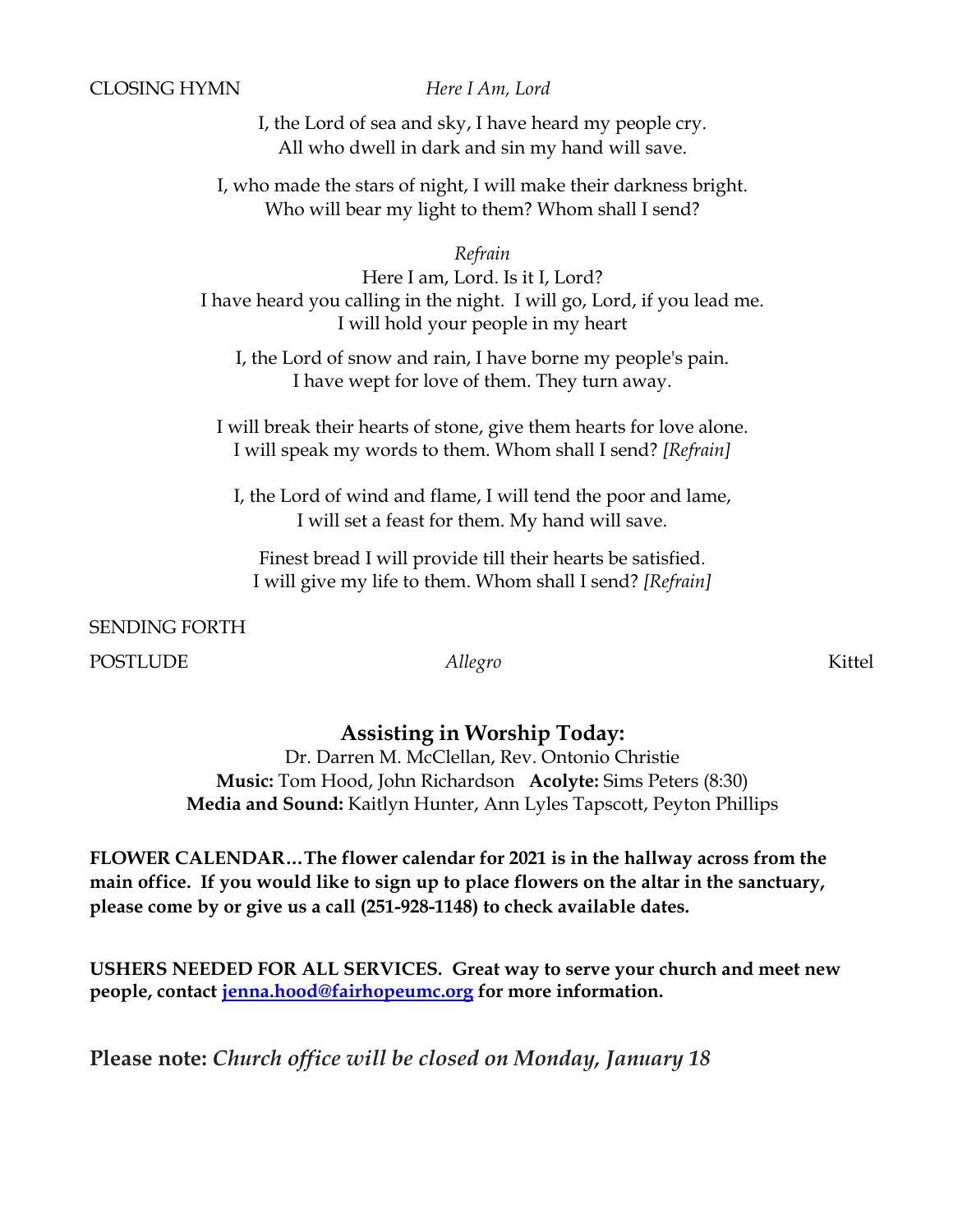# **Here is a brief summary of our current stewardship:**

Offering Received January 10, 2021 – \$25,444 (Online - \$11,363 ~ Mail/Personal delivery - \$14,081)

*For those of you who would like to bring your offering to the church, we have a mail slot located in the door across from the glass doors in the breezeway entrance of the education building. Thank you so much for your continued support to Fairhope United Methodist Church.* Jeff White, Business Administrator

# *In-Person Worship Reservations for Sunday, January 24, are open today at 4pm!*

*We are asking those wishing to join us to use the reservation system we have in place to ensure that we keep the attendance to a size that enables a 6 foot physical distance between families. For anyone not able to attend the worship service we will continue to share online through Facebook, YouTube & our website.*

# **WORSHIP TIMES: 8:30am & 11:00am Traditional (Sanctuary) 11:00am** *The Gathering* **(CLC GYM)**

**Make your reservations at<https://www.fairhopeumc.org/worshipreservations/>**

# **Prayers for the People**

# **Medical personnel and first responders**

**Sympathies Katie and Chris Perry** in the death of his father, Billy James Perry. **Elaine and Russ Banks** in the death of her mother and **Katie and Chris Perry** in the death of her grandmother, Virginia Power. **Steve and Susan Christensen and family** in the death of his father, Neal Christensen. **June and Chuck Osborne** in the death of her daughter, Jill Steisslinger. **Perry and Harriet Outlaw** in the death of her sister, Beverly Phelps.

**Rosemarie and Paul Perfect** in the death of her sister, **Juanita Kendrick**.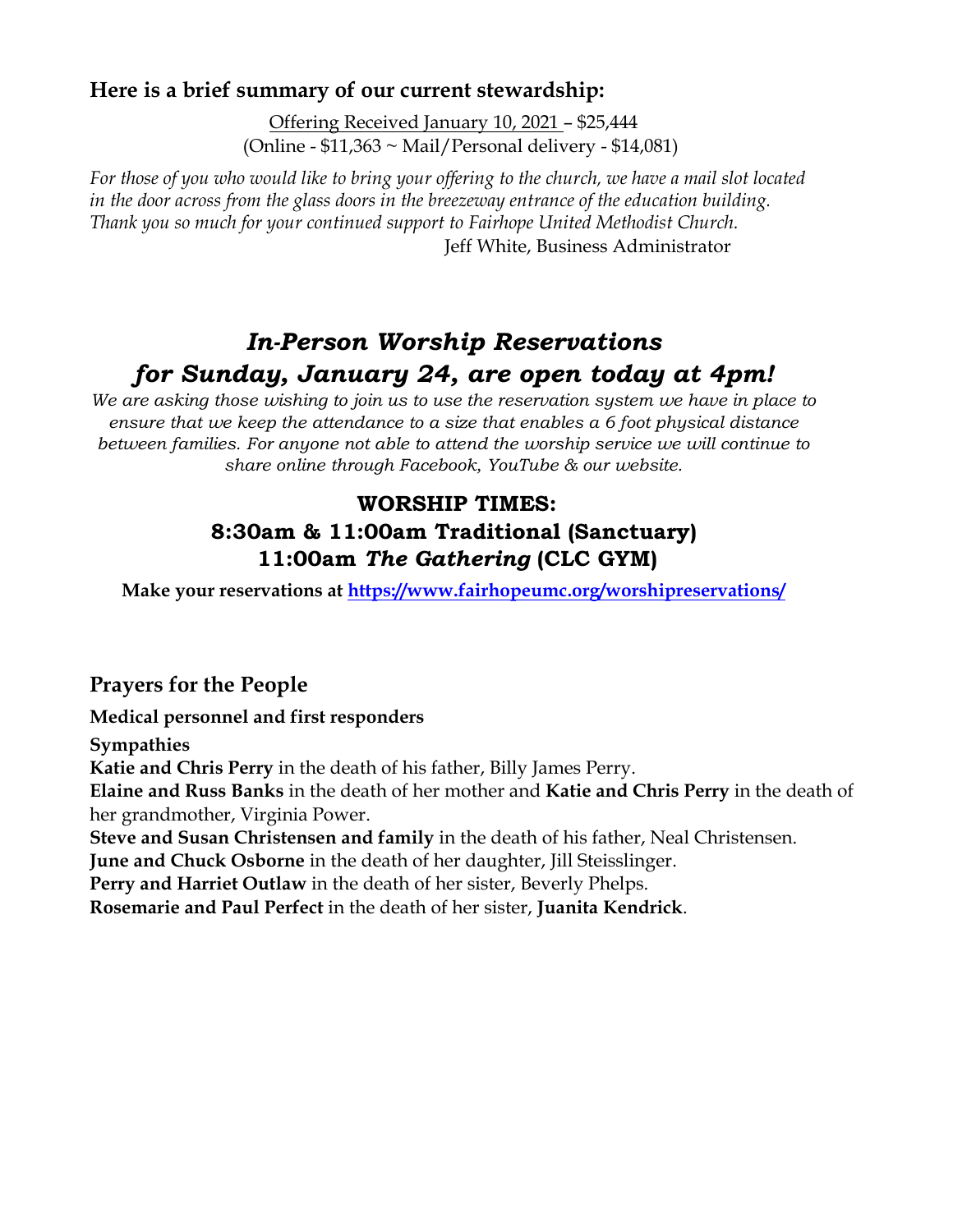

During our recent celebration of Advent, we gathered in worship to light our candles on the wreath and to sing this common refrain:

*I want to walk as a child of the light, I want to follow Jesus.*

This simple declaration served to ground us in our response to the coming of Christ. Speaking for myself, I know that the more I sang these words each week, the more they became real and true! And to think that this is just the first verse of #206 in our United Methodist hymnal. The further we go into Kathleen Thomerson's hymn, the deeper the sense of longing:

*I want to see the brightness of God. I want to look at Jesus.*

*I'm looking for the coming of Christ. I want to be with Jesus.*

Do you feel this way? Do these aspirations still hold true for you?

In our upcoming worship series, *It's Time to Shine,* we will search the Scriptures to reimagine our response to that much anticipated Light. We waited for Jesus; but what do we do now that He is here? As we work to engage this New Year with steadfast faith and unwavering hope, the aim of our messages will be to encourage us all in making the shift from "*want to"* to "WILL DO."

The call is for faith in action:

*Shine in our hearts, Lord Jesus…for when we have run with patience the race, we shall know the joy of Jesus.*

So who's ready for joy? Let's make a run for it! *It's Time to Shine!*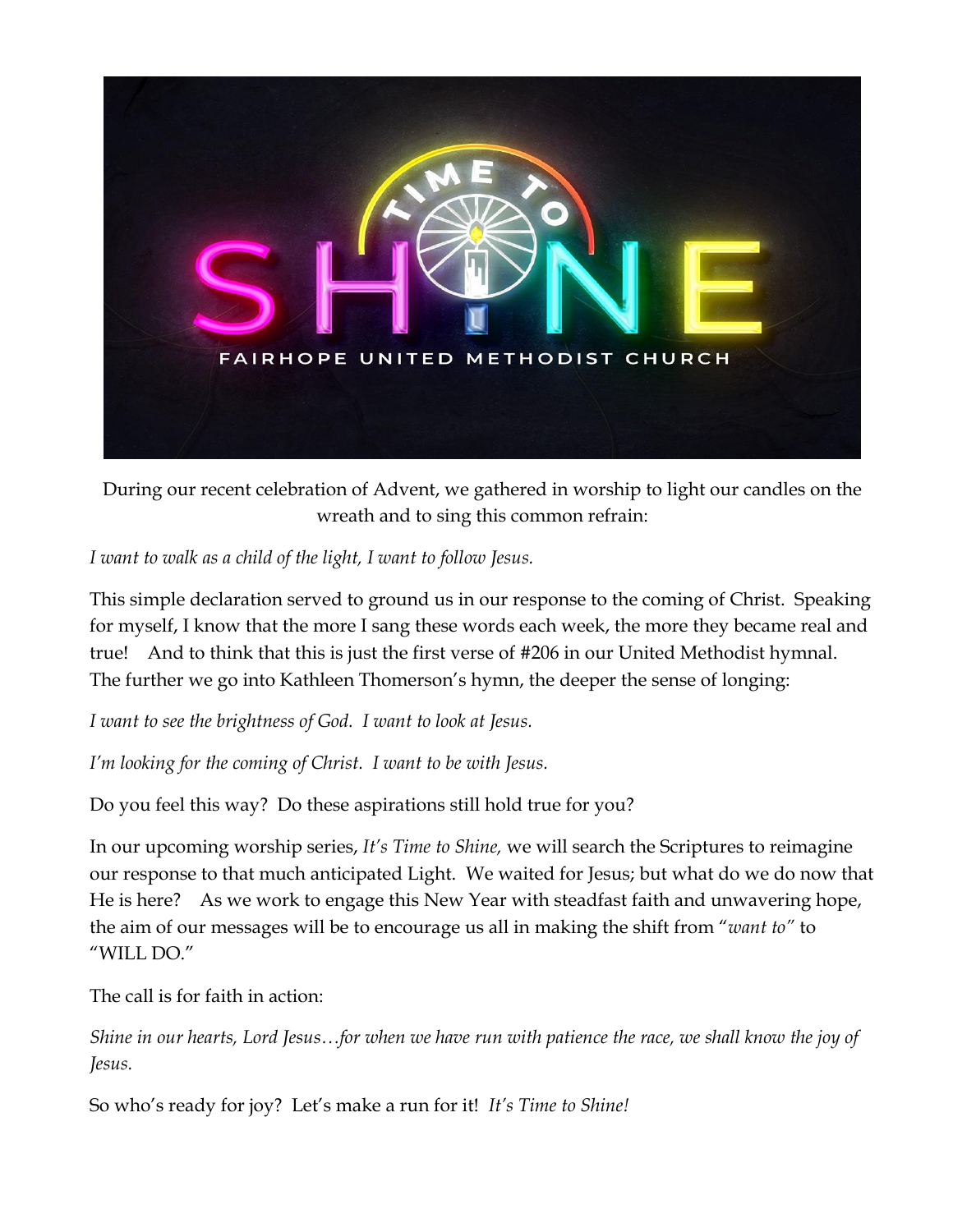### *Sunday, January 17 th: ADULT SUNDAY SCHOOL CLASSES Zoom links provided for your convenience. NOTE: In-Person Sunday School will not be offered for adults or children until January 24th due to rising COVID numbers.*

#### **Peace and Grace**

Adults of varying ages and stages will find open, honest, thoughtful conversation in a place of radical hospitality. Time: Jan 17, 2021 9:30 AM John Zoom Meeting: <https://us02web.zoom.us/j/9092162907>

#### **Koinonia**

Adults of varying ages, facilitated by Tony Caminiti; in depth Bible study and other topical studies.

Time: Jan 17, 2021 9:30 AM Join Zoom Meeting <https://us02web.zoom.us/j/85278497978?pwd=bnRZWjV4d2ROakFhZ2JVU05RUWxkdz09> Meeting ID: 852 7849 7978 Passcode: 730266

### **Friends in Faith**

Retired adults, individuals and couples. Scheduled teachers for upcoming weeks: Ed Colvin, Joe McGilberry and Carol Willis. Time: 10:00 AM Join Zoom Meeting <https://us02web.zoom.us/j/86771534402?pwd=d2VJVXVpb3cwZzc0Ti9YRjNaK2lzUT09> Meeting ID: 867 7153 4402 Passcode: 585355

### **Homecoming Class**

Adults 50+, teaching rotation with primary emphasis on Bible study. Current study: Paul's message to the Thessalonians about Christ's Second Coming. The study guide is "Be Ready: Living in Light of Christ's Return" by Warren Wiersbe. Contact Brenda Robinson for more information: [bgodbold@hiwaay.net](mailto:bgodbold@hiwaay.net) Time: 9:45 AM Join Zoom Meeting <https://us02web.zoom.us/j/88280028742?pwd=ZTE1MVBKMnFrZW1MZ2tseXlxUUY2UT09> Meeting ID: 882 8002 8742 Passcode: Aacw7m

### **Living Word**

Ages span several decades and singles and couples faithfully participate. In-depth Bible study facilitated by Doug Garner. Join Zoom Meeting <https://us02web.zoom.us/j/84090296627?pwd=ek9sMTU5aVFWamlXcGNNaGtidFQzQT09> Meeting ID: 840 9029 6627 Passcode: 582216

\*\*Other classes are meeting by Zoom, but only these provided links by deadline for publication in the bulletin.

### **New Study Coming January 24th:**

### **Foundations B215**

Parents of children and youth. Teaching rotation with varied topics. On January 24th, we will begin a new study and dive into the books of Galatians and James. We will be considering what Paul and James said about our salvation. Are we saved by grace through faith alone as Paul wrote to the Galatians or are we required to live a life of good works like James outlines? Are the two books contradictory or complimentary?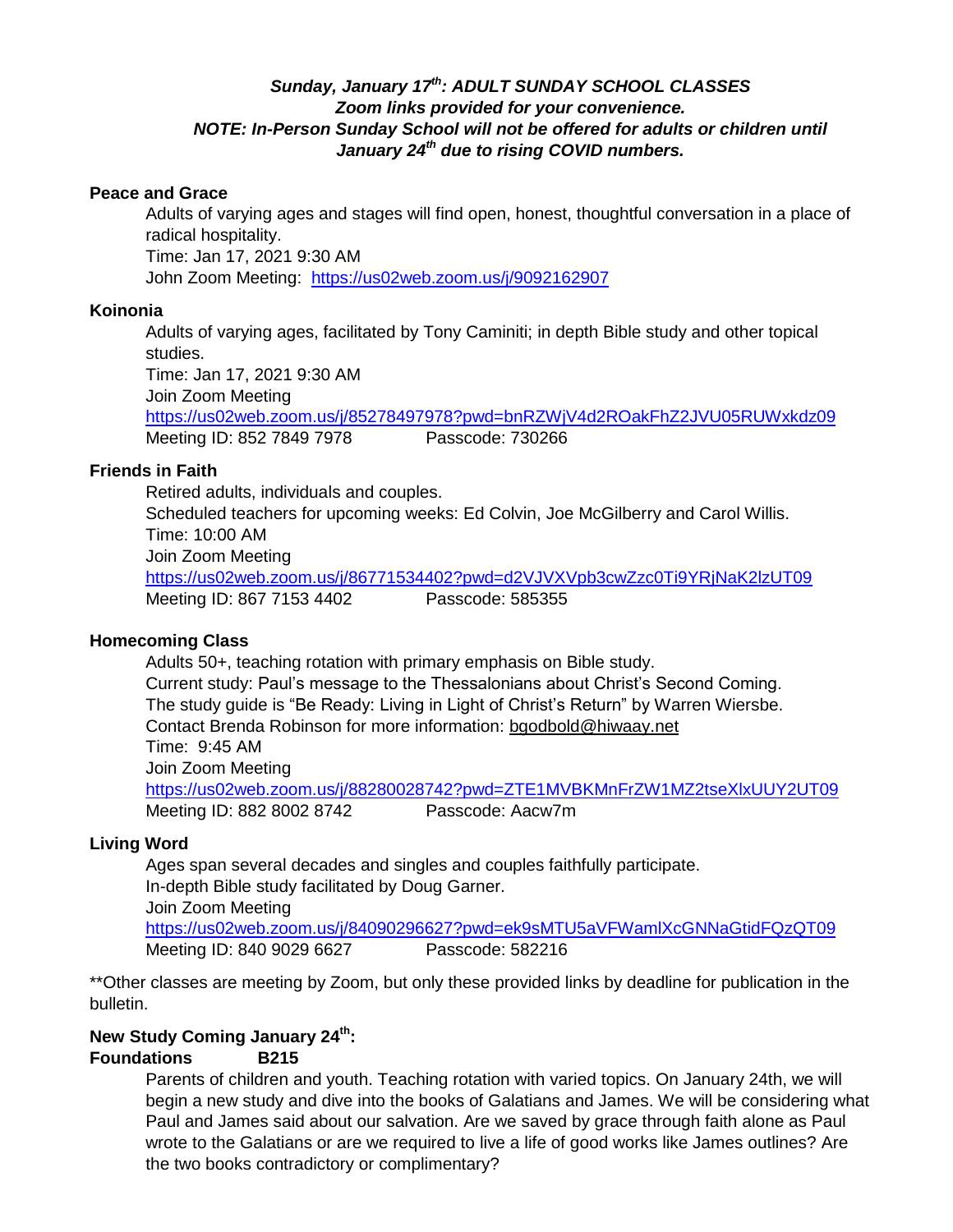

# **A note from Rev. Laura:**

We will continue our devotionals every Monday morning at 9:30 in the new year until we are able to return to more normal gathering routines in the life of our church. This time together lasts about 15- 20 minutes and provides an opportunity to see familiar faces and pray together as we begin our week! We will RESUME "Zoom" tomorrow morning. Join Zoom Meeting: <https://zoom.us/j/98533273696>

# **Caring Ministries…**



# **The Lord Is My Shepherd…**

"Come to me, all you who are weary and burdened, and I will give you rest. Take my yoke upon you and learn from me, for I am gentle and humble in heart, and you will find rest for your souls. For my yoke is easy and my burden is light." [Matthew 11:28-30](http://www.biblica.com/en-us/bible/online-bible/niv/matthew/11/)

# **Children's Ministries…**

# **SUNDAYS FOR CHILDREN …**

All children 3 years old-6th grade are invited to **Sunday School** from 9:45-10:40am (3 year old birthday must be before  $9/1/20$ ). Masks will be worn by teachers and students in our K-6<sup>th</sup> grade classes. Need to find a classroom? Go to [www.fairhopeumc.org](http://www.fairhopeumc.org/) under children's ministries or see a greeter on Sunday mornings.

Note: Children's Sunday School will not meet today. We will resume next Sunday, Jan 24.

Children ages 3 months-PreK4 can stay in the **Nursery** during our 3 worship services and Sunday School.

Children's Church is not available at this time. Children are seated with their families for the whole service. Take-home **Worship Bags** are available for preschool-2nd grade. Activity bulletins are available for children 3rd-6th grade.

**SWIFT** (5<sup>th</sup> & 6<sup>th</sup> grades) will resume this Wednesday, Jan 20 in Wesley Hall, 6:30-7:45pm.

**Pier34** (3rd & 4th grades) book study will begin next Sunday, Jan 24 in Wesley Hall from 4-5:15pm.